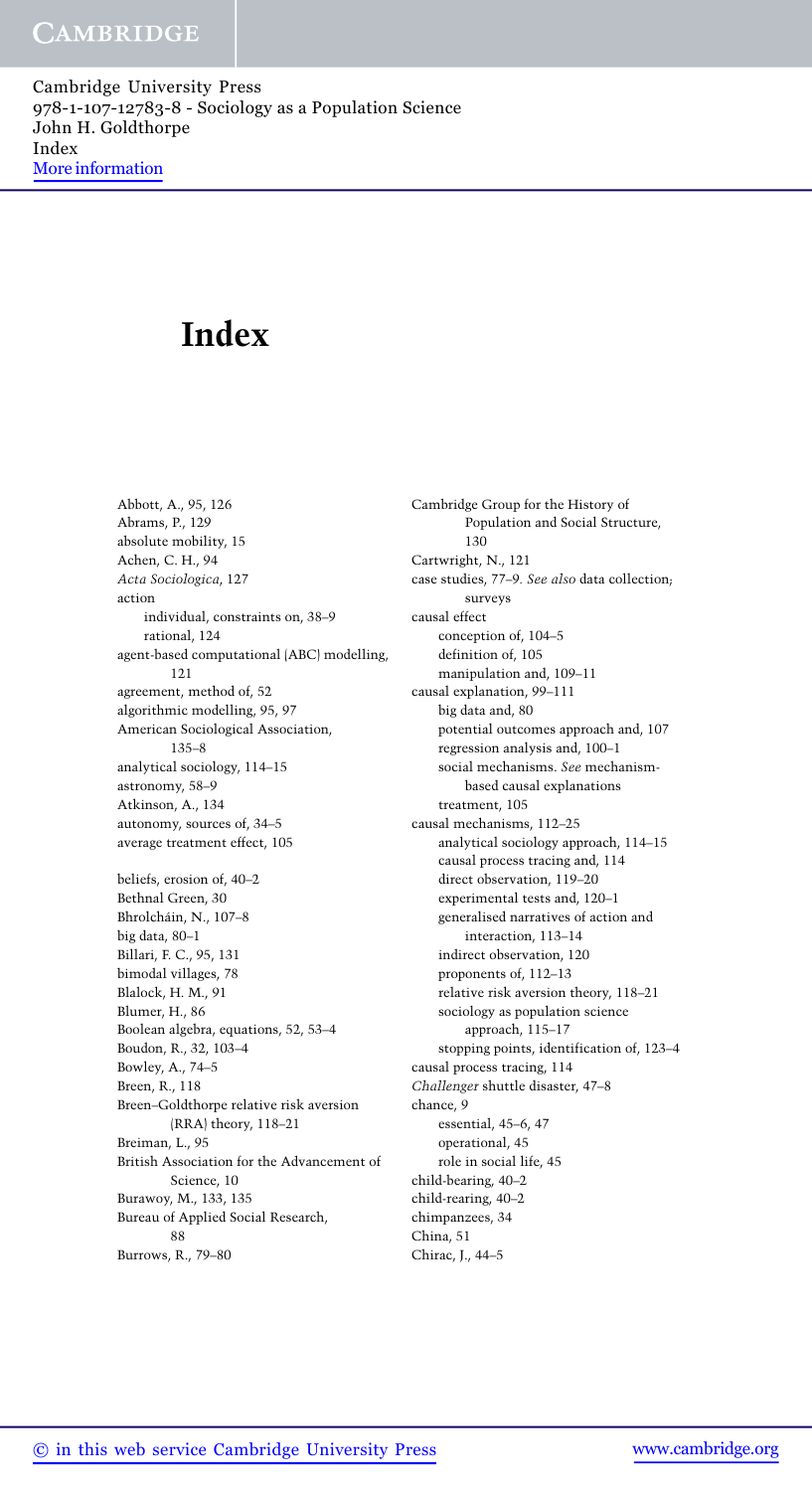index 163

choice, informed, 34–5 class inequalities, 119 classical economists, 24–5 cohabitation, 40–2*. See also* marriage housing costs and, 42 religion and, 41 Coleman, J. S., 103–4, 124 community studies, 77–8 computational sociology, 98 conceptual pluralism, 67 confidence intervals, 75 consensible knowledge, 128 Conservative Party, 89–91 construct validity, 64, 66 contingency tables, 88, 91, 104 Copernicus, N., 7, 63 Cox, D. R., 81, 108, 116 *Crime and Custom in Savage Society* (Malinowski), 26 crime rates, 60 cross-sectional surveys, 82*. See also* surveys crossword-puzzle model, 122 cultural anthropology, 19–20 cultures human capacity for, 17–18 as non-reducible organisms, 21 sea-shell view of, 18–19 ultra-sociality and, 18 Darwin, C., 10 data analysis, 82–3, 85–98 algorithmic modelling, 95 multivariate analysis, 85, 88 optimal matching, 95–7 regression analysis, 91–2 data collection, 70–84 big data, 80–1 case studies, 77–9 contextual effects, 82–3 cross-sectional surveys, 82 hierarchical surveys, 82–3 judgemental sampling, 73–4 Leplaysian method of, 66–7 monographic approach to, 71–3 probabilistic, random sampling, 74–5 purposive sampling, 73–4 sample surveys, 76–7 selection effects, 83 surveys, 76–7, 81–2 transactional data, 79–80

Deaton, A., 108–9 demography, 130–1 demonic rationality, 36 *Descriptive Sociology* (Spencer), 19 Desrosières, A., 76-7 difference, method of, 52 direct observation, 119–20 diversity in individual life-courses, 24 normative, 41 DNA sequence analysis, 95, 97 Donnelly, C. A., 81 Duesenberry, J., 38 Duncan, O. D., 92, 93–4, 99 Durkheim, E., 20, 26, 60, 65, 84 ´ economics, 132–5 education differences among ethnic groups, 102 relative risk aversion and, 104 socioeconomic status and, 65 educational choice, 118–19 Elster, J., 25, 44, 55, 114–15 English Revolution, 51 epidemiology, 131–2 errors, 101 essential chance, 45–6, 47 ethnic groups, educational differences in, 102 ethnic identities, 29–30 ethnography, 27 *European Sociological Review*, 127 Evans-Pritchard, E. E., 29 events, 44, 47, 55 evolutionary biology, 10 statistics and, 61 expected utility approach, 118 experiments, 120–1 explananda population regularities as, 44–57 of population science, 8 singular events and, 44–5 explanations, 80 causal. *See* causal explanation historical, 49 factual constraints, 39 family, 21 Fechner, G., 59

Feynman, R., 47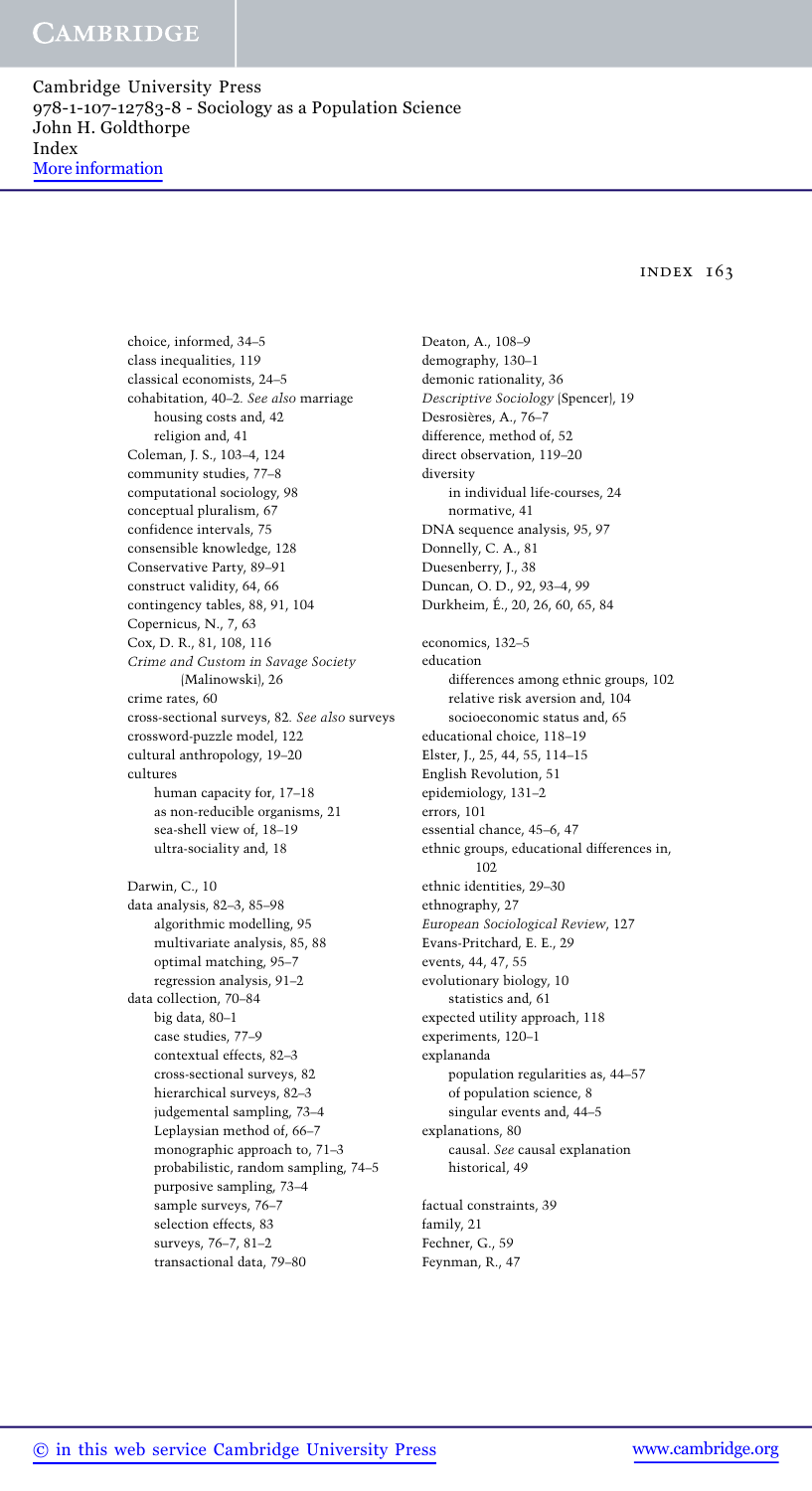## 164 index

Fisher, R. A., 8 Frankenberg, R., 77–8 Freedman, D. A., 100–1, 102, 104 French Revolution, 51 Galton, F., 60 Galtonian conception of regression, 92, 102 gases, kinetic theory of, 10 Gaussian conception of regression, 92, 101 Gaussian error curve, 9, 59 gender gap, 89–91 generalised narratives of action and interaction, 113–14 generations, 123 geocentric system, 63 Giddens, A., 129 Gigerenzer, G., 38 Gluckman, M., 78 goals, 25 Goldstone, J. A., 49–52 Goodman, L. A., 88–9 Granovetter, M., 46 Haack, S., 122 Hacking, I., 9, 45 Hart, N., 90 hearsay ethnography, 27 Hebbinghaus, H., 59 Hedström, P., 113, 115, 123 heliocentric system, 63 heuristics, fast and frugal, 36 hierarchical surveys, 82–3 historical explanations, 49 Historical International Social Mobility Analysis (HISMA) network, 130 historical sociology, 130 history, and sociology, 129–30 Hobhouse, L. T., 26 holistic paradigm, 18–19*. See also* individualistic paradigm declining appeal of, 22–3 individuality and, 24 normative constraints in, 38 regression analysis and, 93–4 social stratification and, 39–40 variability and, 20–2 Holland, P., 109–11 *Homo economicus*, 38 *Homo sapiens sapiens*, 12, 17, 38 Hooke's Law, 101

housing costs, 42 human population, regularities in, 12–13 human social life regularities in, 12–13 variability in, 17–31, 40–2 Hume, D., 9 hyperrationality, 36 hypothetico-deductive method, 120 illegitimacy, population rates of, 60 income ethnic differences, 102 socioeconomic status and, 65 indirect observation, 120 individualism methodological, 32–3 ontological, 32 individualistic paradigm, 32–43*. See also* holistic paradigm constraints on individual actions and, 38–9 Galtonian conception of regression and, 93, 94 informed choice and, 34–5, 37–8 norms and, 33–4, 37 rationality of everyday life and, 35–7 regression analysis and, 93–4 social stratification and, 39–40 source of autonomy and, 34–5 individuality, 23 randomness and, 25 information, 17 informed choice, 34–5, 37–8 inheritance, 21 Institute of Community Studies, 82 institutional forms, 21 intermediate strata, 65 Italy, cohabitation in, 42

Jencks, C., 46 judgemental sampling, 73–4

Kiaer, A. N., 73–4 kinetic theory of gases, 10 knowing capitalism, 80 Kroeber, A., 21

Labour Party, 89–91 Lazarsfeld, P., 88, 104 Le Play, F., 71–3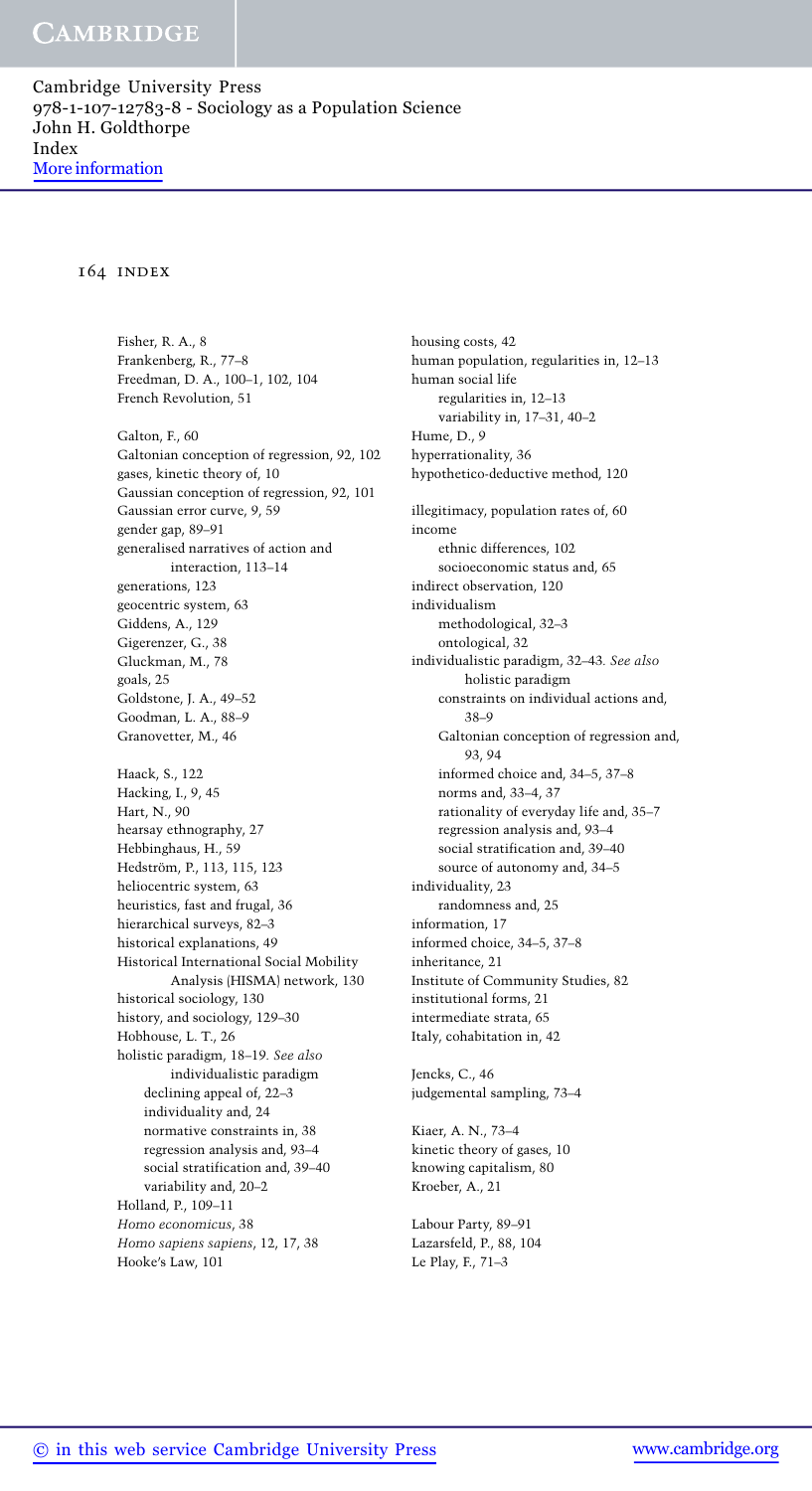index 165

Leach, E. R., 28 least-squares method, 59 *l'homme moyen*, 60 Linnean era, 67 Lockwood, D., 39 loglinear modelling, 91 longitudinal surveys, 82 Loucã, F., 61 Lowie, R., 21 luck, 46 machine learning, 95 Mahoney, J., 49 Malinowski, B., 26, 27–9, 94 managerial capitalism, 65 manipulation, 110 Mao Tse-tung, 51 marriage, 21*. See also* cohabitation decline of, 41–2 population rates of, 60 social norms and, 40–2 Marsden, P. V., 70 Marx, A., 55 Marxist class analysis, 65 Matthew-effect mechanisms, 115 Maxwell, J. C., 10 Mayr, E., 10–11 measurement errors, 101 mechanism-based causal explanations, 112–25 analytical sociology approach, 114–15 causal process tracing and, 114 direct observation, 119–20 experimental tests and, 120–1 generalised narratives of action and interaction, 113–14 indirect observation, 120 proponents of, 112–13 relative risk aversion theory, 118–21 sociology as population science approach, 115–17 stopping points, identification of, 123–4 mechanisms, 112 medical sociology, 131–2 memory, 59 Mendelism, 10 Merton, R. K., 87 method of agreement, 52 method of difference, 52 methodological individualism, 32–3

Mill, J. S., 52, 107 mind, theory of, 18 Monod, J., 45–6 monographs, 71–3 moral statistics, 9, 12 Morgan, S. L., 106–7 multivariate analysis, 85, 88*. See also* statistics Murdock, G. P., 17–31 National Academy of Sciences, 7 National Aeronautics and Space Administration, 47, 48 National Statistics Socio-Economic Classification (United Kingdom), 66 natural kinds, 62 natural sciences, and statistics, 62 natural selection, 10 new economics thinking, 134 Newtonian laws, 10, 58, 59 Neyman, J., 7–8, 45, 75, 113 Nordic countries, 81 normal distribution, 9, 59 normative diversity, 41 norms, 21 as constraints, 39 erosion of, 40–2 individualistic paradigm and, 33–4, 37 occupational status, 65 ontological individualism, 32 operational chance, 45 optimal matching, 95–7 panel surveys, 82 Parsons, T., 20, 21, 24–5, 39 partial studies, 71 Peirce, C., 59 physical science, 61 Piketty, T., 134 Plato, 62 policy sociology, 133, 135 political beliefs, 24 'Politics as a Vocation' (Weber), 138 Popper, K. R., 48, 63–4, 120 population, 40 definition of, 7 heterogeneity of, 22–3, 93, 94 representative sampling, 73 stratification of, 75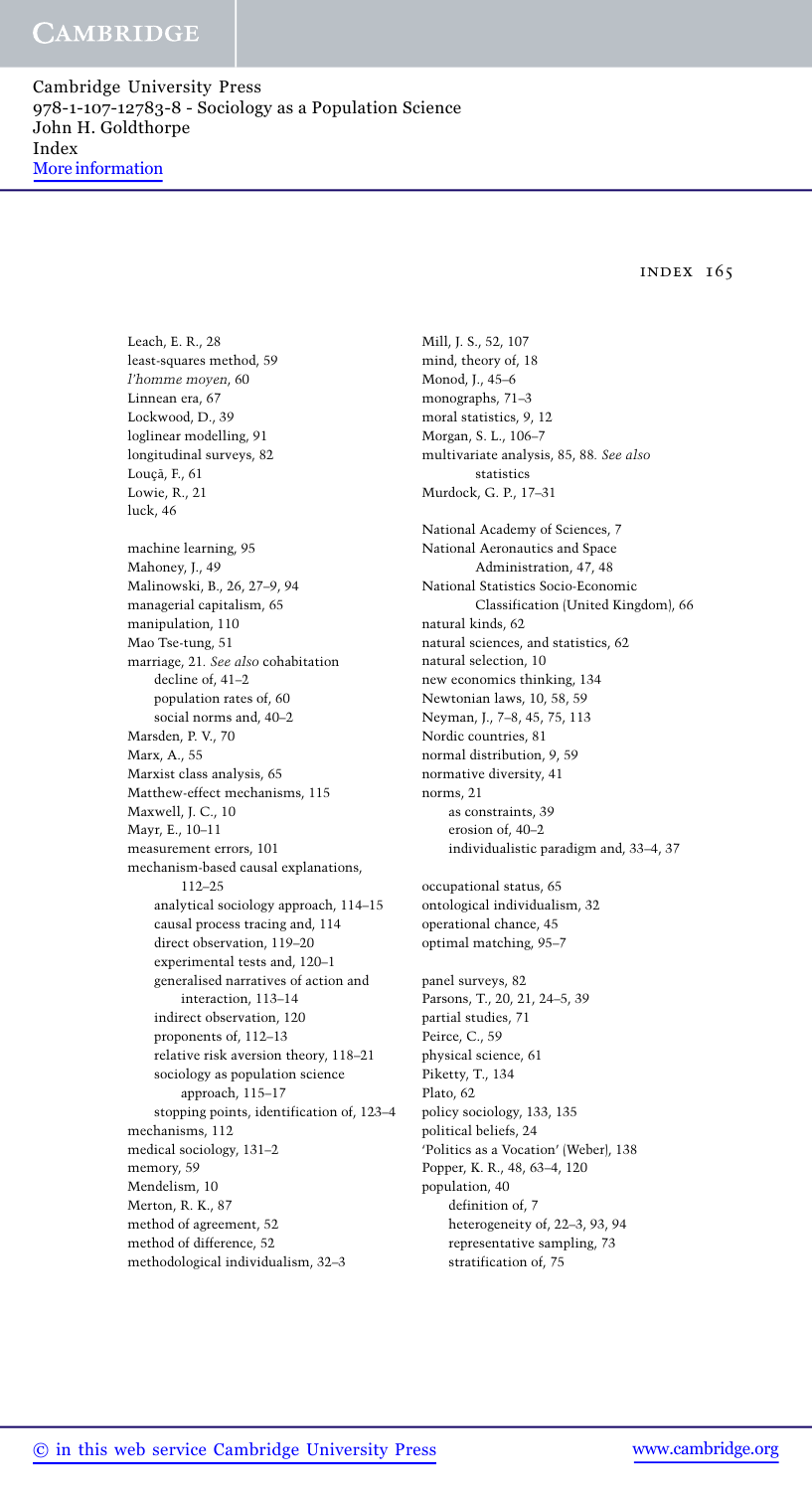## 166 index

population science, 8 aims of, 8 explananda of, 8 regularities and, 14 sociology as, 7–16, 107–8, 109–11, 126–7 population thinking, 10–11 post-Darwinian era, 67 post-Mertonian sociology of science, 63 potential outcomes approach, 106 applicability of, 107–8 causal explanation and, 107 criticisms of, 108 manipulation and, 109–10, 111 randomised controlled trials and, 108–9 predictions, 80 preferences, 25 primates, 34 primitive societies, 26 probabilistic population regularities, 99 probabilistic revolution, 9 probabilistic sampling, 74–5 property ownership, 21 psychology, 131, 133 psychophysical studies, 59 public sociology, 133, 135 purposive sampling, 73–4, 75 qualitative comparative analysis (QCA), 53–5 quantitative sociology, 60 Quetelet, A., 9–10, 12, 14, 60 quota sampling, 76 Radcliffe-Brown, A. R., 27 Ragin, C. C., 52 random sampling, 74–5 randomisation, 59 randomised controlled trials (RCTs), 106, 108–9 rational action, 124 rationality demonic or hyper, 36 of everyday life, 35–7 informed choice and, 34–5 for mortals, 38 reaction times, 59 regression analysis, 91–2*. See also* data analysis; statistics causal relationships and, 100–1 holistic paradigm and, 93–4

individualistic paradigm and, 93–4 mechanism-based causal explanations and, 113 population science and, 94–5 regression coefficients, 102 regularities, 41 aggregate-level, 7 as basic explananda, 44–57 events and, 44, 55 historical explanations and, 49 in human population, 12–13 as objects of sociological study, 68–9 population science and, 14 qualitative comparative analysis of, 53–5 transparency and, 13–14, 16 variable sociology and, 87 visibility and, 13–14, 16 relative mobility, 15 relative risk aversion (RRA) theory, 118–21 direct observation, 119–20 educational choice and, 118–19 experimental tests, 120–1 indirect observation, 120 reliability, 64, 66 religion, cohabitation and, 41 religious beliefs, 24 representative sampling, 73 revolutions conjunctural process model of, 49 English Revolution, 51 French Revolution, 51 regularities and, 51 sociological ambition and, 51–2 sociology of, 49–52 theoretical explanation of, 50 Richards, A., 27, 29 Russia, 51 sample selection, 80 sample surveys, 66–7, 76–7 sampling. *See also* data collection; statistics judgemental, 73–4 non-probabilistic, 76 probabilistic, 74–5 purposive, 73–4, 75

> quota, 76 random, 74–5

© in this web service Cambridge University Press www.cambridge.org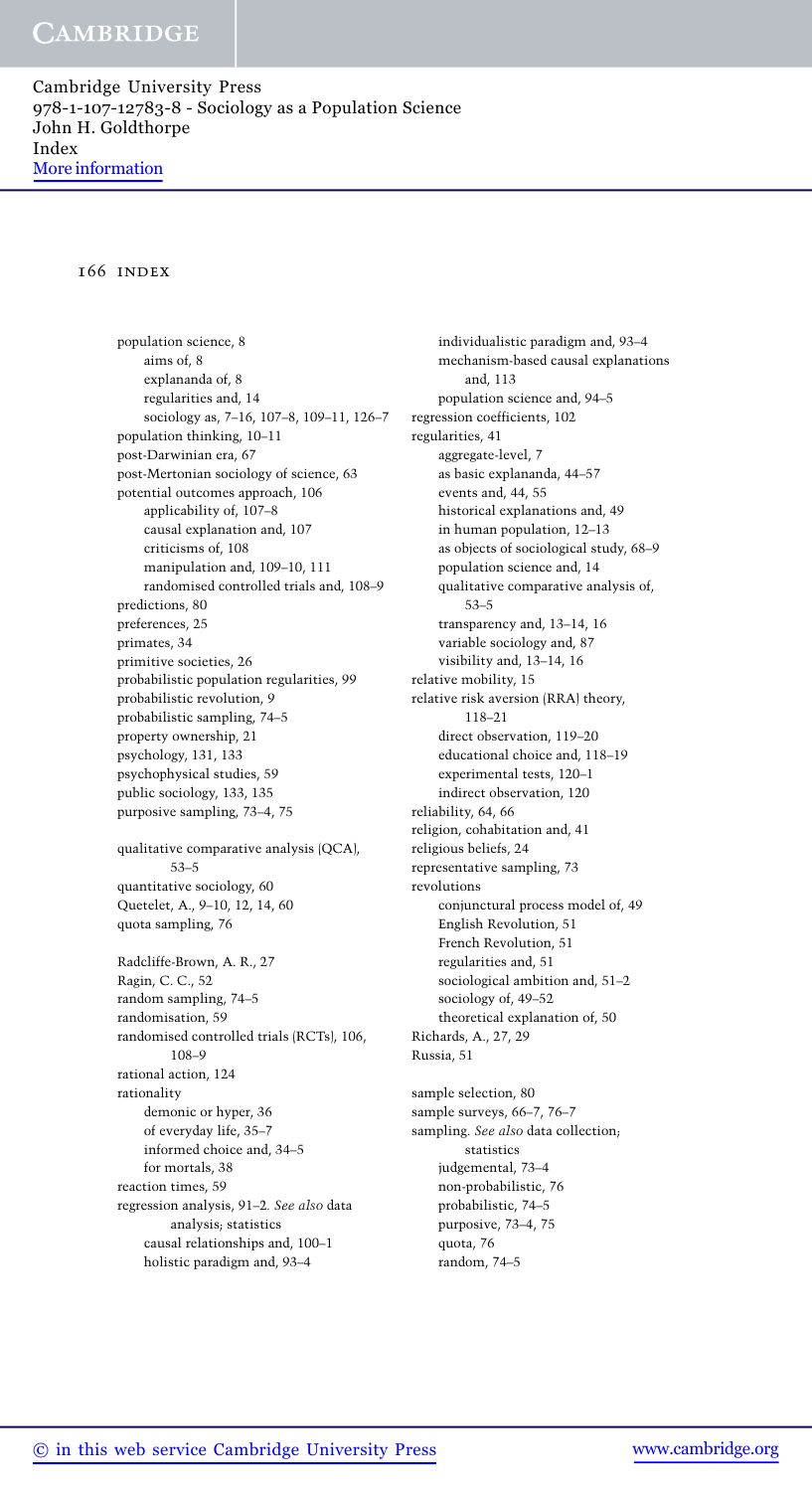**CAMBRIDGE** 

Cambridge University Press 978-1-107-12783-8 - Sociology as a Population Science John H. Goldthorpe Index More information

index 167

representative, 73 selection bias in, 80 Savage, M., 79–80 'Science as a Vocation' (Weber), 138 Seawright, J., 55 selection bias, 80 sensitivity, 59 set theory, 52 singular events, 44–5 Skocpol, T., 52 social anthropology, 19–20 social epidemiology, 131–2 social inequalities, 66 social life individual variability in, 17–31 role of chance in, 45 theory of mind and, 18 transition from traditional to modern forms, 20 social mobility, 15, 30, 66, 137 social mould theory, 23 social networks, 46 social norms, 21, 40–2 as constraints, 39 erosion of, 40–2 individualistic paradigm and, 33–4, 37 social order, 42 social relations, recurrent webs of, 24 social research, monographic approach to, 71–3 social science history, 130 social sciences probabilistic revolution and, 9–10 statistics and, 61 social stratification, 39–40, 65, 66–7 social typologies, 28 societies, 18–19 primitive, 26 sea-shell view of, 18–19 *Societies: Evolutionary and Comparative Perspectives* (Parsons), 20 socioeconomic status, 65 education and, 65 ethnic differences, 102 income and, 65 *Sociological Review*, 127 sociology, 19–20 concern of, 12 demography and, 130–1 as discipline, 126

economics and, 132–5 epidemiology and, 131–2 history and, 129–30 pluralism in, 127–8 policy, 133, 135 as population science, 7–16, 107–8, 109–11, 126–7 population science as, 109–11 probabilistic revolution and, 11–12 public, 133, 135 publications, 127 Soviet Union, collapse of, 52 Spain, cohabitation in, 42 species, 67 species problem, 67 statistics causal explanations and, 99–111 data collection, 70–84 definition of, 8 historical development of, 61 limits of, 99–111 moral, 9, 12 as *motum* for modern revolution in science, 61 natural sciences and, 62 population science and, 68–9 social sciences and, 61 sociological studies and, 58–69 Stigler, S. M., 58–60, 85 'Study of Chance Mechanisms, The' (Neyman), 7 suicide rate, 60 Suppes, P., 123 surveys, 76–7*. See also* data collection cross-sectional, 82 design and implementation, 81–2 hierarchical, 82–3 longitudinal, 82 panel, 82 sample, 76–7 *System of Modern Societies, The* (Parsons), 20 tastes, 25 theory of mind, 18 Thernstrom, S., 30 Tilly, C., 50 transactional data, 79–80 transparency, 13–14, 16

treatment, 105